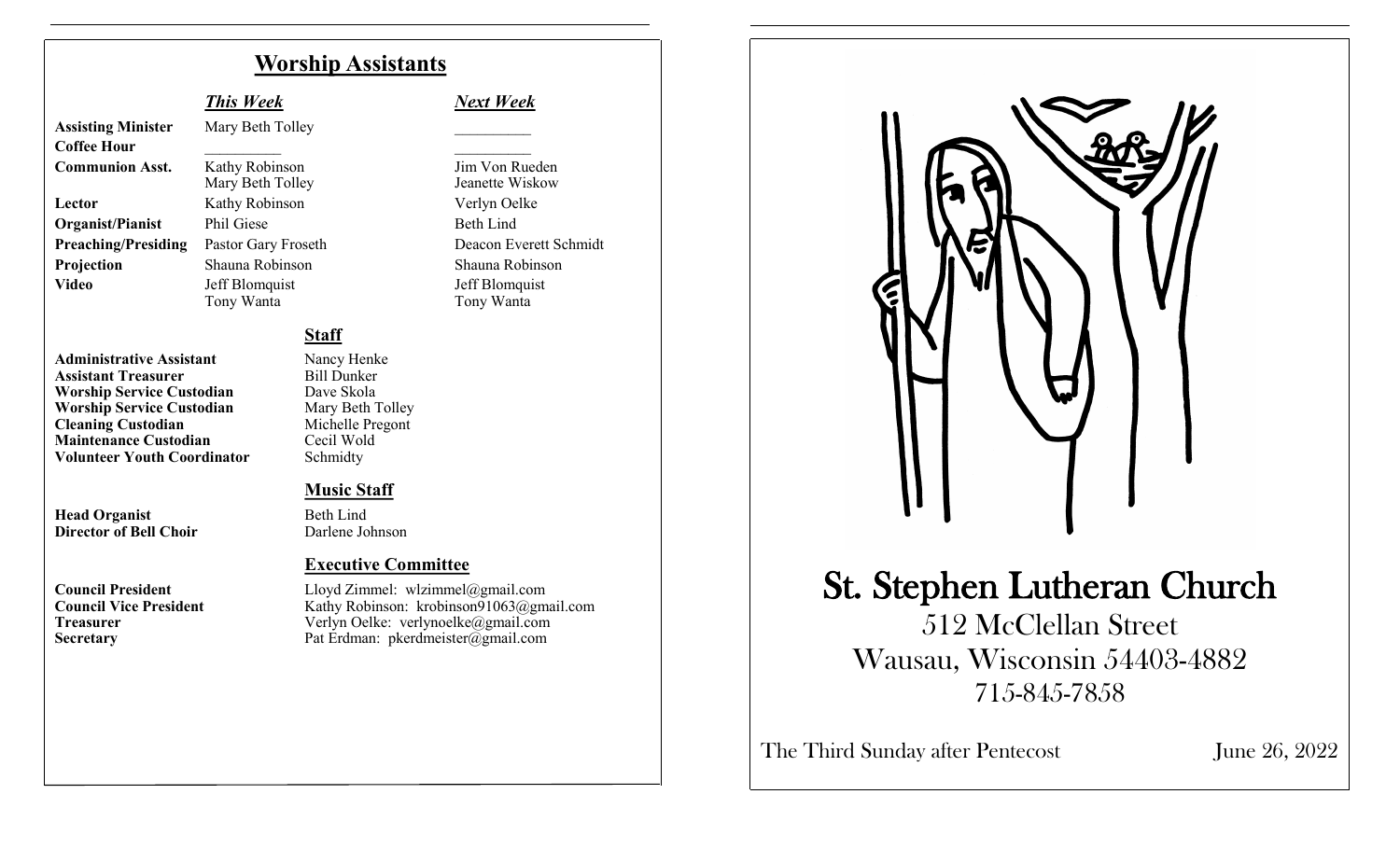*Welcome to worship in Jesus's name! We hope that you will hear a word of encouragement during this service which will convey the fullness of God's love for you.*

The Prelude

*Announcement of MINISTRY OPPORTUNITIES*

#### *CONFESSION & FORGIVENESS*

Blessed be the holy Trinity, one God, whose steadfast love endures forever. **Amen.**

Let us confess our sin in the presence of God and of one another.

Merciful God, **we confess that we have not followed your path but have chosen our own way. Instead of putting others before ourselves, we long to take the best seats at the table. When met by those in need, we have too often passed by on the other side. Set us again on the path of life. Save us from ourselves and free us to love our neighbors. Amen.**

Hear the good news! God does not deal with us according to our sins but delights in granting pardon and mercy. In the name of Jesus Christ, your sins are forgiven. You are free to love as God loves. **Amen.**

#### *Please STAND for the HYMN*

Hymn: *Will Y ou Come and Follow Me* **#798**

#### *GREETING*

The grace of our Lord Jesus Christ, the love of God, and the communion of the Holy Spirit be with you all. **And also with you.**

#### *HYMN OF PRAISE/Glory be to God in heaven* **Hymnal pg. 204**

#### *PRAYER OF THE DAY*

*The congregation is SEATED*

*FIRST LESSON (Pew Bible pg. 285) 1 Kings 19:15-16, 19-21 PSALM* (read responsively) (Pew Bible pg. 430) Psalm 16 *SECOND LESSON (Pew Bible pg. 948) Galatians 5:1, 13-25 GOSPEL ACCLAMATION (please stand)* **Hymnal pg. 205** *GOSPEL LESSON (Pew Bible pg. 843) Luke 9:51-62 SERMON The Rev. Gary Froseth Please STAND for the HYMN of the DAY* Hymn of the Day: *How Sweet the Name of Jesus Sounds* **#620**

## THIS WEEK AT ST. STEPHEN CHURCH

| Sunday,<br>June 26th   | $9:00 \text{ am}$<br>$12:00 \text{ pm}$<br>$7:00$ pm | Worship<br><b>Worship Telecast on Channel 980</b><br>AA                          |
|------------------------|------------------------------------------------------|----------------------------------------------------------------------------------|
| Monday,<br>June 27th   | $3:00 \text{ pm}$                                    | <b>Worship Telecast on Channel 980</b>                                           |
| Tuesday,<br>June 28th  | $10:00$ am<br>$10:30$ pm                             | <b>Worship Telecast on Channel 980</b><br><b>Worship Telecast on Channel 980</b> |
| Thursday,<br>June 30th | $6:00 \text{ pm}$                                    | <b>Al-Anon</b>                                                                   |
| Sunday,<br>July 3rd    | $9:00 \text{ am}$<br>$12:00 \text{ pm}$<br>$7:00$ pm | Worship<br><b>Worship Telecast on Channel 980</b><br>AA                          |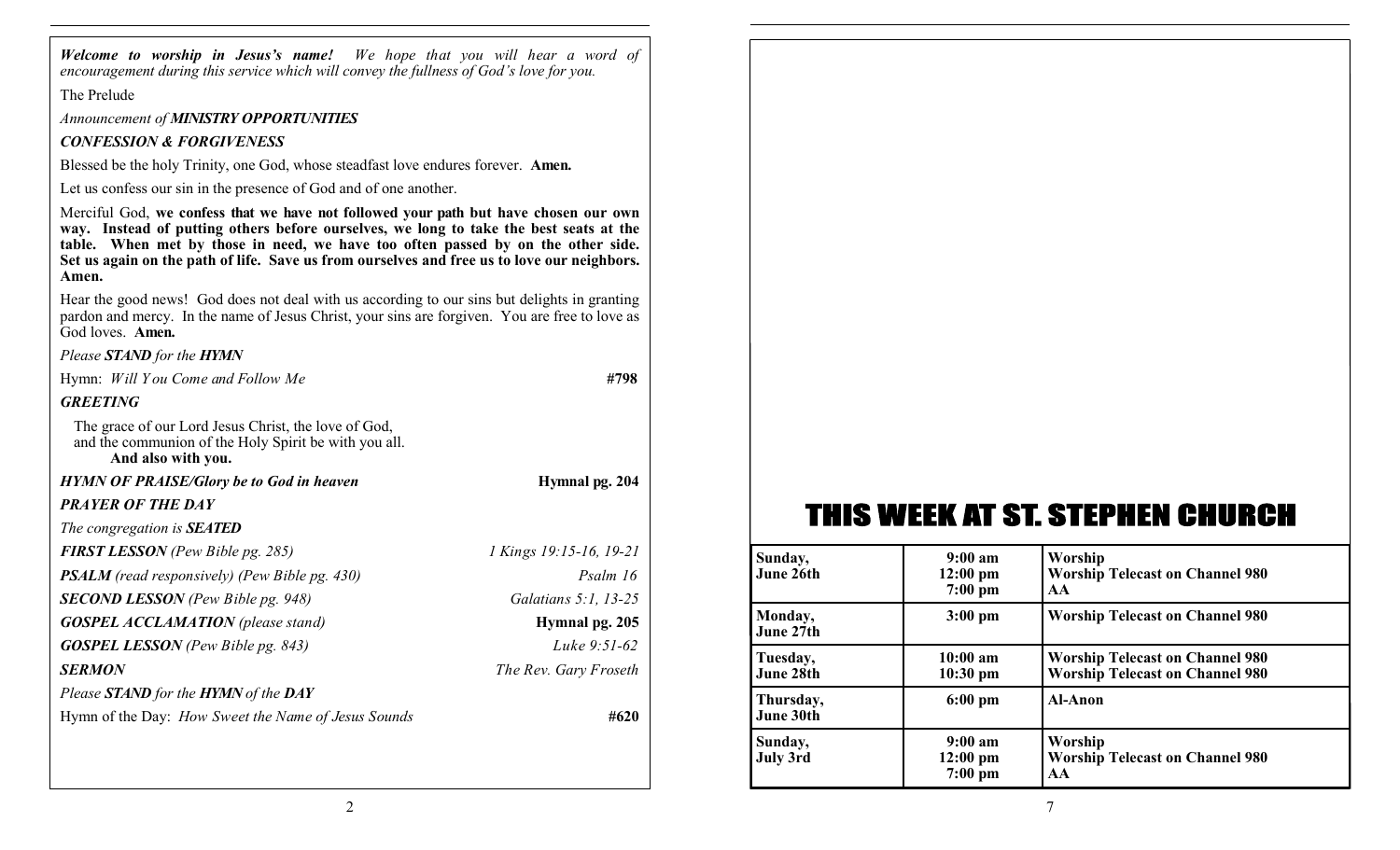# **St. Stephen Weekly**

#### *The Third Sunday after Pentecost June 26th, 2022*

**On Sunday, June 19th,** 58 people attended our 9am worship service.

**Special Congregational Meeting TODAY** immediately following the 9am Worship Service. The purpose of this meeting will be to discuss and vote to move forward with calling the Pastoral candidate that has been unanimously selected by the Call Committee. Attendance is important so that we have a quorum required by the constitution and we are able to move forward with the process and with God's guidance select our next spiritual leader.

**The office will be closed the week of June 27th** as Nancy Henke will be on vacation. If you have a pastoral emergency during this time, please call Pat Erdman at 715-845-1268 and she will contact a pastor for you.

**Our sincere sympathy to the family of David Hardinger,** whose funeral service was held at St. Stephen Lutheran Church on Tuesday, June 21st.

**If you are interested in hosting Coffee Hour** (or just bringing in treats) there is a sign-up sheet is on the table in the lounge.

**We are in need of the following supplies for Lutheran World Relief Quilting:**

- **1. Flat sheets** Any size or color (preferably not white), clean, free of stains, and no holes
- **2**. **Fabric** Any size or color (big enough for our Quilters to cut 6" squares or larger)
- **3. Mattress Pads, Blankets, etc.** Any size or color, as long as they are clean/washed
- **4. Thread & Yarn** Any color

If you would like to donate to this cause, bring your items to church and place them in the Nursery (at the end of the hall; last door on left). You may continue placing quilting supplies in this location throughout the year. Thank you in advance for your help!

**One of the Synod Assembly Resolutions that we voted on** was to approve safe gathering spaces for everyone. This means that we are to be a church that all children, youth, elderly, and other vulnerable populations can worship at without fear of inappropriate behavior by volunteers, staff, and clergy.

As part of that commitment, Kathy Robinson, our Council Vice-President, will be attending a zoom conference called "Safe Gathering Spaces: Reducing the Risk of Abuse in the Church", on Sunday evening, June 26th.

This conference will address how to make our church a safe space, including reviewing our current practices and making sure those practices are written down, and that they are up to date.

An update will be shared, following the conference. Look for an announcement and plan to come to the information session during coffee hour in the coming weeks.

#### *APOSTLES' CREED*

We have been made God's people through our baptism into Christ. Living together in trust and hope, we confess our faith.

**I believe in God, the Father almighty, creator of heaven and earth.**

**I believe in Jesus Christ, God's only Son, our Lord, who was conceived by the Holy Spirit, born of the virgin Mary, suffered under Pontius Pilate, was crucified, died, and was buried; he descended to the dead. On the third day he rose again; he ascended into heaven, he is seated at the right hand of the Father, and he will come to judge the living and the dead.**

**I believe in the Holy Spirit, the holy catholic church, the communion of saints, the forgiveness of sins, the resurrection of the body, and the life everlasting. Amen.**

#### *PRAYERS*

The Assisting Minister ends each petition with, "God of grace," the congregational response is, **"hear our prayer."**

*PEACE is shared*

The peace of the Lord be with you always. **And also with you.**

*OFFERING*

*OFFERTORY HYMN* **#186**

*OFFERING PRAYER*

#### *GREAT THANKSGIVING* **Hymnal pg. 206**

The Lord be with you. **And also with you.**

Lift up your hearts. **We lift them to the Lord.**

Let us give thanks to the Lord our God. **It is right to give our thanks and praise.**

*SANCTUS* **Hymnal pg. 207**